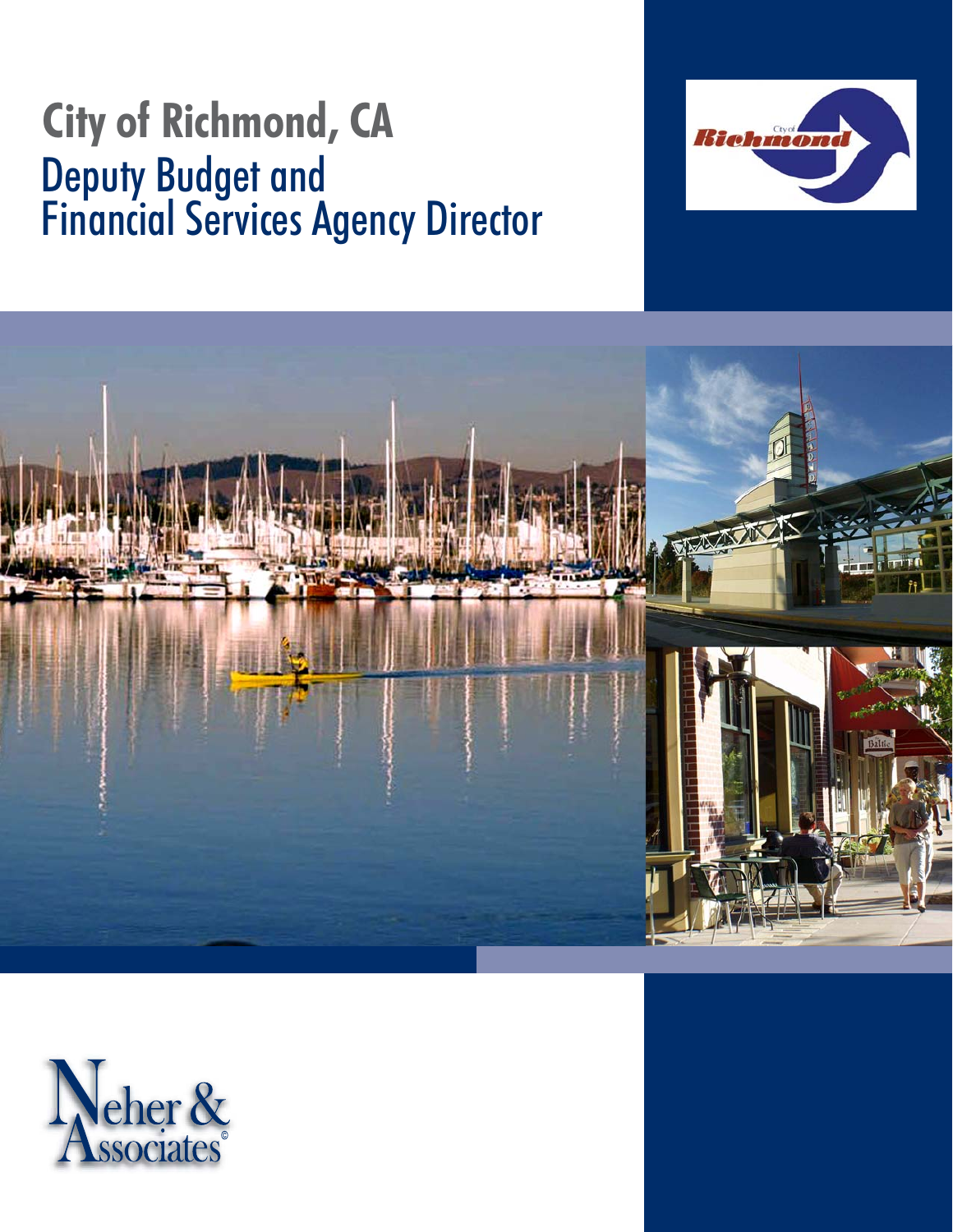## **The City of Richmond**

The City of Richmond, CA occupies 33.7 square miles of land area on a peninsula along the east shore of the San Francisco Bay. Richmond also spans 32 miles of shoreline, more than any other Bay Area city. Historically, this deep-water access area sparked a turn-of-the-century industrial boom initiated by the Santa Fe Railroad and Standard Oil, which lead to Richmond's incorporation in 1905. The Ford Motor Plant followed in 1931, assembling 50,000 vehicles annually. Today, the 500,000 square foot waterfront complex has continued rehabilitation for mixed use, including a visitor center for the Rosie the Riveter World War II/Home Front National Historical Park.

Richmond's population grew dramatically in the 1940's as four Kaiser shipyards worked around the clock. The shipyards turned out 747 Liberty and Victory ships for the war effort, more than any other shipyard in the world.

Over 10,000 African Americans migrated from the south to work in the shipyards, contributing to Richmond's diverse population. The population today is equally diverse, with significant African American, White, Hispanic/Latino and Asian ethnic composition. A large number of languages are also spoken in the community.

Today, Richmond also supports a diverse economy adding light industry, new technologies and biotechnology to the historic industrial base. Examples of major employers and tax payers include Chevron USA, Tosco Corporation, Kaiser Permanente, Berlex Laboratories, Macys, MSC Pinole Point Steel, Dicon Fiberoptics, Susie Gee, BP West Coast Products, Bio Rad Laboratories and others.

The City's diverse economy provides many opportunities for future business and job generation. There is also a very ambitious focus on economic development, which has included nearly \$1.4 billion in private/public investment. The former Navy Fuel Depot at Point Molate, consisting of 350 acres of prime waterfront property, was transferred to the City in FY 2002-2003 and is being redeveloped. This includes the Winehaven Historic District that was once the largest winery in the world until it closed during Prohibition. An active redevelopment program in the downtown and waterfront areas and commercial expansion of the City's Hilltop area, along the Interstate 80 and Interstate 580 corridors, and along the new Richmond Parkway have added to the tax base of the City in recent years.

The City has a long tradition of supporting the arts, and is rich in cultural and historic resources such as the Rosie the Riveter World War II/Home Front National Historical Park, several National Register historic districts, and a number of individual structures on the National Register of Historic Places. Also notable are centers for the visual and performing arts, including the Richmond Art Center, East Bay Center for the Performing Arts and the National Institute of Art and Disabilities.

Richmond's shoreline of trails, parks, historic sites, museums, boat marinas, new communities and beaches provide inspiring views of the Bay's three bridges, the City of San Francisco, Marin County, and the East Bay. With 5,714 acres of parks, hillside open space and shoreline access, Richmond provides many recreational activities such as jogging, biking, fishing, nature studies, boating, swimming, and much, much more.

### **Richmond City Government**

The City of Richmond operates under a Council-Manager form of government, with a Mayor and Eight (8) Council Members elected

at large to alternating 4 year terms. The Mayor is also elected at large and is a member of the City Council. An initiative measure passed by the voters in November, 2004 will reduce the size of the City Council from nine to seven members including the Mayor commencing with the November 2008 election. The current Mayor is Gayle McLaughlin.

Richmond is a full-service city with an overall FY 2008-2009 total budget of about \$273.2 million. The general fund budget is approximately \$141.5 million; special revenue funds are about \$19.5 million; internal service funds are \$41.16 million, enterprise funds are about \$25 million; development services funds are approximately \$10.1 million; capital projects funds are around \$647,000 and the Richmond Community Redevelopment Agency is about \$9.7 million. Trust & Agency funds of \$800,000 and the Richmond Housing Authority with about \$24.8 million round out the budget.

With a population of about 104,000, Richmond has an allocated citywide FTE staff for FY 2008-2009 of about 947.

Reporting directly to the Mayor and City Council are the City Manager, City Attorney, City Clerk, and Investigative Appeals Officer. The City Manager functions as the Chief Administrative Officer of the City and is appointed by the City Council. In this role he/she is responsible for the overall management of the City. The present City Manager is Bill Lindsay. The major city departments/agencies include Police, Fire, Human Resources Management, Richmond Community Redevelopment Agency, Library and Cultural Services, Planning and Building Services, Engineering, Public Works, Recreation, Information Technology, the Port, the Housing Authority, and Finance.

### **The Department of Finance and the Deputy Budget and Financial Services Agency Director**

Under the general direction of the Budget and Financial Services Agency Director (Finance Director) the Deputy Director organizes, supervises and directs the Department with responsibility for budgetary, fiscal, general ledger and other supportive services. He/she represents the department on administrative matters involving other departments and agencies; supervises professional and technical staff and serves as the Financial Services Agency Director (Finance Director) in his/her absence. The Finance Department is organized into divisions of Administration, Budget, General Accounting, Treasury, Payroll, Revenue Collection, Accounts Payable, Purchasing, Grants Management and Capital Improvement Plan (CIP). The current Agency/Finance Director is James Goins. Current FTE staff in the Department is thirty nine (39).

The overall mission of the Department is to maintain and improve the financial health of the City through continuous financial management improvement in budgeting, auditing, payroll, treasury, accounting, accounts receivable, contracts, grants management, technology, capital planning, and purchasing. Broad based core strategic goals include: maintaining and enhancing the physical environment; promoting a safe and secure community; promoting economic vitality; promoting effective government; and promoting a sustainable City. Details of these strategies are available in the FY 2008-2009 Budget documents. The City maintains its accounting records in accordance with Generally Accepted Accounting Principles (GAAP) and the standards established by the Governmental Accounting Standards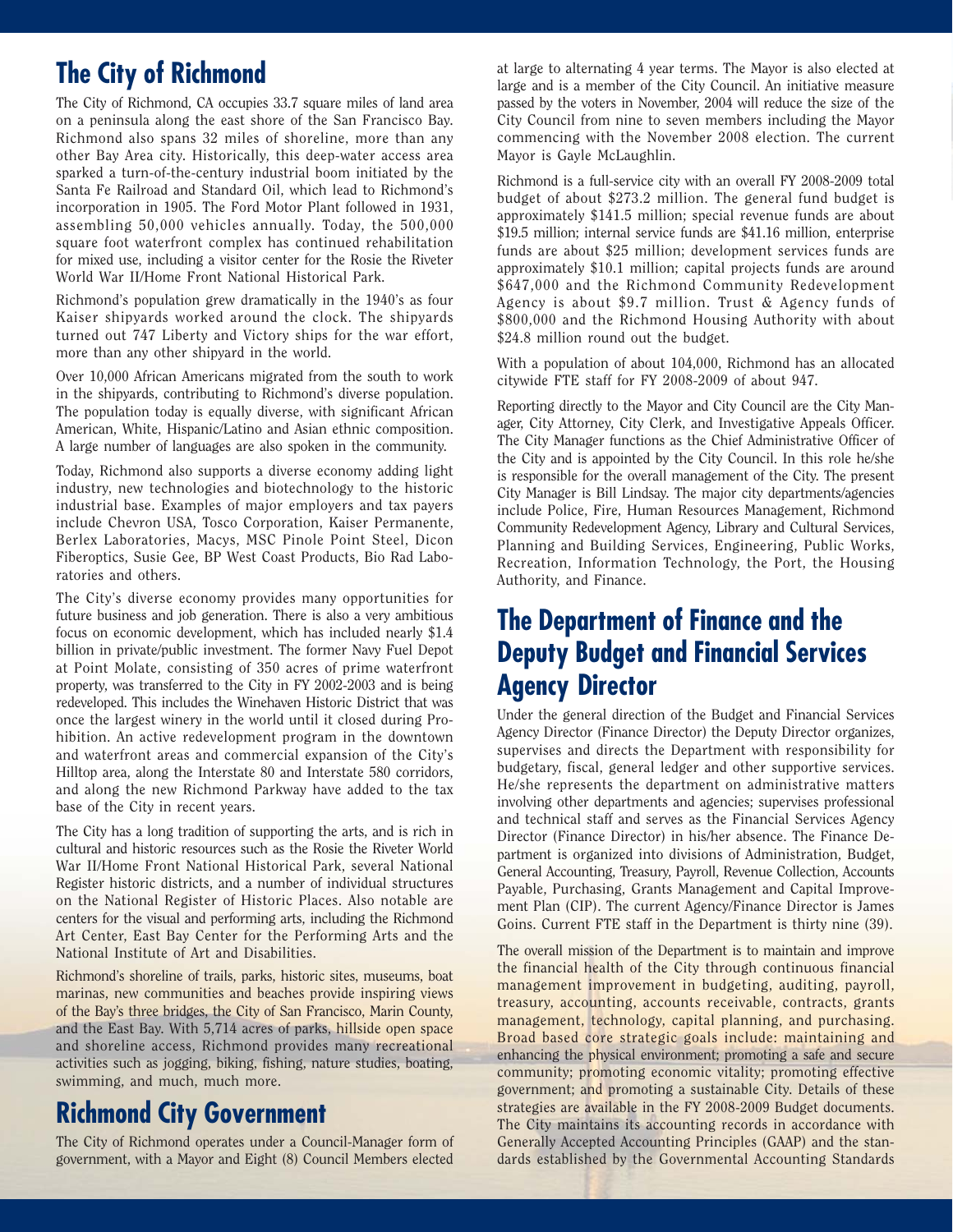

Board (GASB). In addition, the City also employs an independent certified public accountant, who, at such time or times as specified by the City Council, at least annually, and at such times as they determine, examines the financial statements and submits a final audit report to the City Council.

The City of Richmond won a Certificate of Award for Excellence in Capital Budgeting for FY 2007-2008 from the California Society of Municipal Finance Officers, a Distinguished Budget Presentation Award for Fiscal Year 2007, and a Certificate of Achievement Award in Financial Reporting for the City's Comprehensive Annual Financial Report (CAFR) from the Government Finance Officers Association. Since FY 2001-2002, the City has prepared its audited Basic Financial Statements in accordance with Governmental Accounting Standards Board Statement No. 34 (GASB 34). The financial results for Fiscal Years 2005-2006 and 2006-2007 also show continued improvement of the City's general fund financial condition, and the City has received an "A" rating from the financial rating agencies.

Typical duties and responsibilities of the Deputy Director include:

- Provides fiscal management of the divisional programs which include budget, general ledger, and financial services;
- Advises the Director and others on program implications of financial activity and prepares/supervises a variety of financial reports;
- Maintains liaison with capital project staff, and Federal and State funding agencies in matters affecting fiscal and accounting guidelines and requirements, budget changes and related activity;
- Coordinates with other City Departments, and the Finance Director in the development of the City's annual budget;
- Resolves difficult problems that cannot be resolved by subordinate staff; interprets policies, statues and regulations;
- Assists in the development and implementation of goals, policies and priorities relating to accounting and financial planning activities;
- Plans, organizes, assigns, directs, reviews and evaluates the work of assigned staff;
- Reviews legislation, regulations and case law to determine effect on City operations;
- Participates in the selection of personnel and provides leadership for their training and professional development;
- Completes complex administrative and management studies for the Department, and prepares comprehensive written narrative and statistical reports;
- Provides leadership and technical assistance to committees, commissions or boards, directly or through professional and supervisory staff;
- Assists in the designs and implementation of automated and integrated financial accounting systems;
- Administers the City's investment portfolio and management of all City debt;
- Attends meetings, conferences and represents the Department on committees as directed and participates and represents the Department on administrative service matters;
- Assumes other duties and responsibilities as assigned.

# **Issues and Challenges**

The City of Richmond reached a milestone on its road to financial recovery by proposing and accepting a balanced General Fund budget for FY 2004-2005. The key challenges for subsequent and the current Fiscal Year has been to continue this direction. The City has also established a \$10 million general reserve and in 2007 the City Council adopted policy updates providing for a minimum cash reserve of 15% of general fund expenditures. The City plans to reach the 15% target reserve level by retaining investment earnings on the reserve corpus each fiscal year in the reserve account until the target is reached.

Ongoing efforts to generate new revenues remain equally important to the City's future financial health. Revenue generating priorities include full cost recovery for some departmental services, maximizing other eligible fees and charges, proposed taxes and continued implementation of various economic development strategies. These and other actions will help enable the City of Richmond to continue to improve its fiscal health.

Some additional issues/challenges for the Department and the Deputy Director include:

- Work with the Director and Departmental staff to bring stronger financial acumen to the Department at all staff levels and further develop divisional, managerial and staff capability and capacity.
- Take the lead in developing staff training, succession planning and performance management in the Department as well as long term business planning.
- Provide hands-on day-to-day leadership within the Department that will enable the Director to focus more attention on overall strategic financial issues.
- Assist in the planning, initial conversion (planned for January, 2009) and ongoing involvement and support of the new integrated finance and accounting system, MUNIS to replace the current SAP system. Payroll/Human Resources/Finance are key components.
- Assume leadership in further implementation of Enterprise Resource Planning and other information and technology systems that improve fiscal controls and the abilities of the Department and City.

The City of Richmond takes seriously its motto of "The City of Pride and Purpose." Ultimate success depends upon the quality